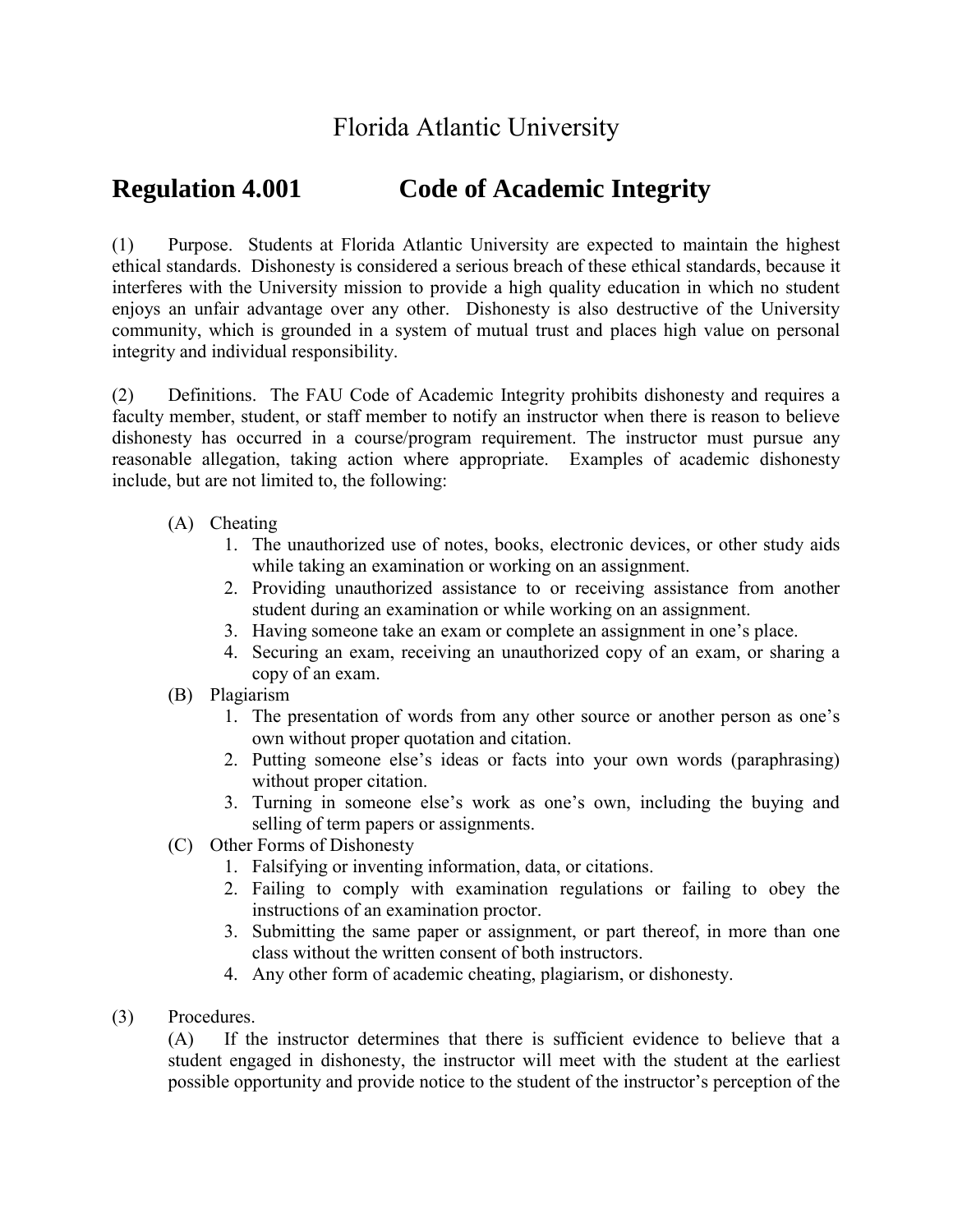facts, the charges against the student, and the sanction. The instructor may not remove the student from the course until the appeal process has come to a conclusion.

(B) If, after this meeting, the instructor continues to believe that the student engaged in dishonesty, the instructor will provide the student written notice of the charges and the penalty. A copy of this statement shall be sent to the chair of the department or director of the school/program administering the course.

(C) The student is entitled to an opportunity to be heard at a meeting with the instructor and chair/director to review and discuss the instructor's charges/statement. Such request for a meeting must be made in writing and received by the chair/director within five (5) business days of receipt of the instructor's charges/statement. The purpose of the meeting is to discuss the facts and to advise the student of the appeal process. The chair/director will provide the student, the instructor, and the dean of the college administering the course a summary of both the student's position and the instructor's position.

(D) The student may appeal in writing to the dean of the college administering the course. The appeal must be received by the dean within five (5) business days of receipt of the chair/director's summary from the review meeting. The dean will convene a Faculty-Student Council ("Council"), which will be composed of the dean (or designee), two faculty members, and two students. The dean (or designee) will act as chair of the Council, direct the hearing, and maintain the minutes and all records of the appeal hearing, which will not be transcribed or recorded. The hearing is an educational activity subject to student privacy laws/regulations, and the strict rules of evidence do not apply. The student may choose to be accompanied by a single advisor, but only the student may speak on her/his own behalf. The student and instructor may present testimony and documents on his/her behalf. Additional witnesses may be permitted to speak at the dean's (or designee's) discretion and only if relevant and helpful to the Council. The Council will deliberate and make a recommendation to the dean to affirm or void the instructor's findings of academic dishonesty. The dean (or designee) will inform the student and instructor in writing of his/her findings of academic dishonesty after receipt of the Council's recommendation.

(E) The student may request an appeal in writing of the dean's findings of academic dishonesty to the University Provost (or designee) and include relevant documentation in support of such appeal. The University Provost (or designee) will notify the student, dean, and instructor of his/her decision in writing. This decision by the Provost (or designee) constitutes final University action.

(F) If there is a finding that the Code of Academic Integrity has been violated, the chair will notify the University Registrar that the following notation be included on both the student's official transcript and on the student's internal record: "Violation of Code of Academic Integrity, University Regulations 4.001." If such violation is appealed and overturned, the dean or University Provost (or their designees) will notify the University